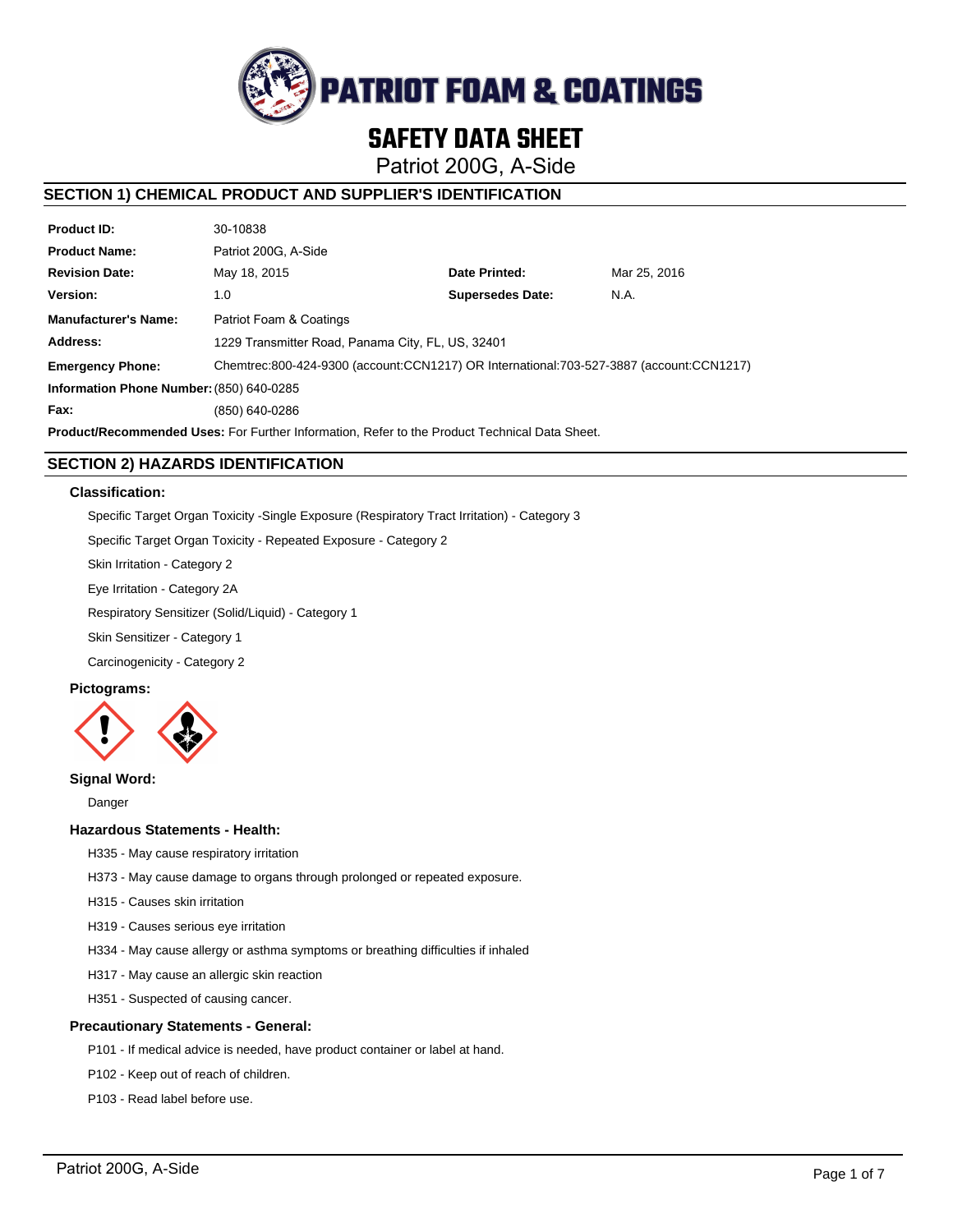### **Precautionary Statements - Prevention:**

- P261 Avoid breathing dust/fume/gas/mist/vapors/spray.
- P271 Use only outdoors or in a well-ventilated area.
- P233 Keep container tightly closed.
- P260 Do not breathe dust/fume/gas/mist/vapors/spray.
- P264 Wash thoroughly after handling.
- P280 Wear protective gloves/protective clothing/eye protection/face protection.
- P284 [In case of inadequate ventilation] wear respiratory protection.
- P272 Contaminated work clothing should not be allowed out of the workplace.
- P201 Obtain special instructions before use.
- P202 Do not handle until all safety precautions have been read and understood.

### **Precautionary Statements - Response:**

P304 + P340 - IF INHALED: Remove person to fresh air and keep comfortable for breathing.

P312 - Call a POISON CENTER/doctor if you feel unwell.

- P314 Get Medical advice/attention if you feel unwell.
- P302 + P352 IF ON SKIN: Wash with plenty of water.
- P321 Specific treatment (see section 4 on this SDS).
- P332 + P313 If skin irritation occurs: Get medical advice/attention.
- P362 + P364 Take off contaminated clothing. And wash it before reuse.
- P305 + P351 + P338 IF IN EYES: Rinse cautiously with water for several minutes. Remove contact lenses, if present and easy to do. Continue rinsing.
- P337 + P313 If eye irritation persists: Get medical advice/attention.
- P342 + P311 If experiencing respiratory symptoms: Call a POISON CENTER/doctor.
- P333 + P313 If skin irritation or a rash occurs: Get medical advice/attention.
- P308 + P313 IF exposed or concerned: Get medical advice/attention.

### **Precautionary Statements - Storage:**

P403 + P405 - Store in a well-ventilated place. Store locked up.

P405 - Store locked up.

### **Precautionary Statements - Disposal:**

P501 - Dispose of contents/ container to an approved waste disposal plant.

# **SECTION 3) COMPOSITION / INFORMATION ON INGREDIENTS**

| <b>CAS</b>   | <b>Chemical Name</b>                | % By Weight |
|--------------|-------------------------------------|-------------|
| 0009016-87-9 | POLYMETHYLENE POLYPHENYL ISOCYANATE | 52% - 96%   |
| 0000101-68-8 | 4.4'-METHYLENEDIPHENYL DIISOCYANATE | 13% - 24%   |

# **SECTION 4) FIRST-AID MEASURES**

### **Inhalation:**

Remove source of exposure or move person to fresh air and keep comfortable for breathing. If experiencing respiratory symptoms: Call a POISON CENTER/doctor. If breathing is difficult, trained personnel should administer emergency oxygen if advised to do so by the POISON CENTER/doctor.

If exposed/feel unwell/concerned: Call a POISON CENTER/doctor.

Eliminate all ignition sources if safe to do so.

### **Skin Contact:**

Take off contaminated clothing, shoes and leather goods (e.g. watchbands, belts). Gently blot or brush away excess product. Wash with plenty of lukewarm, gently flowing water for a duration of 15-20 minutes. If skin irritation or rash occurs: Get medical advice/attention. Wash contaminated clothing before re-use or discard.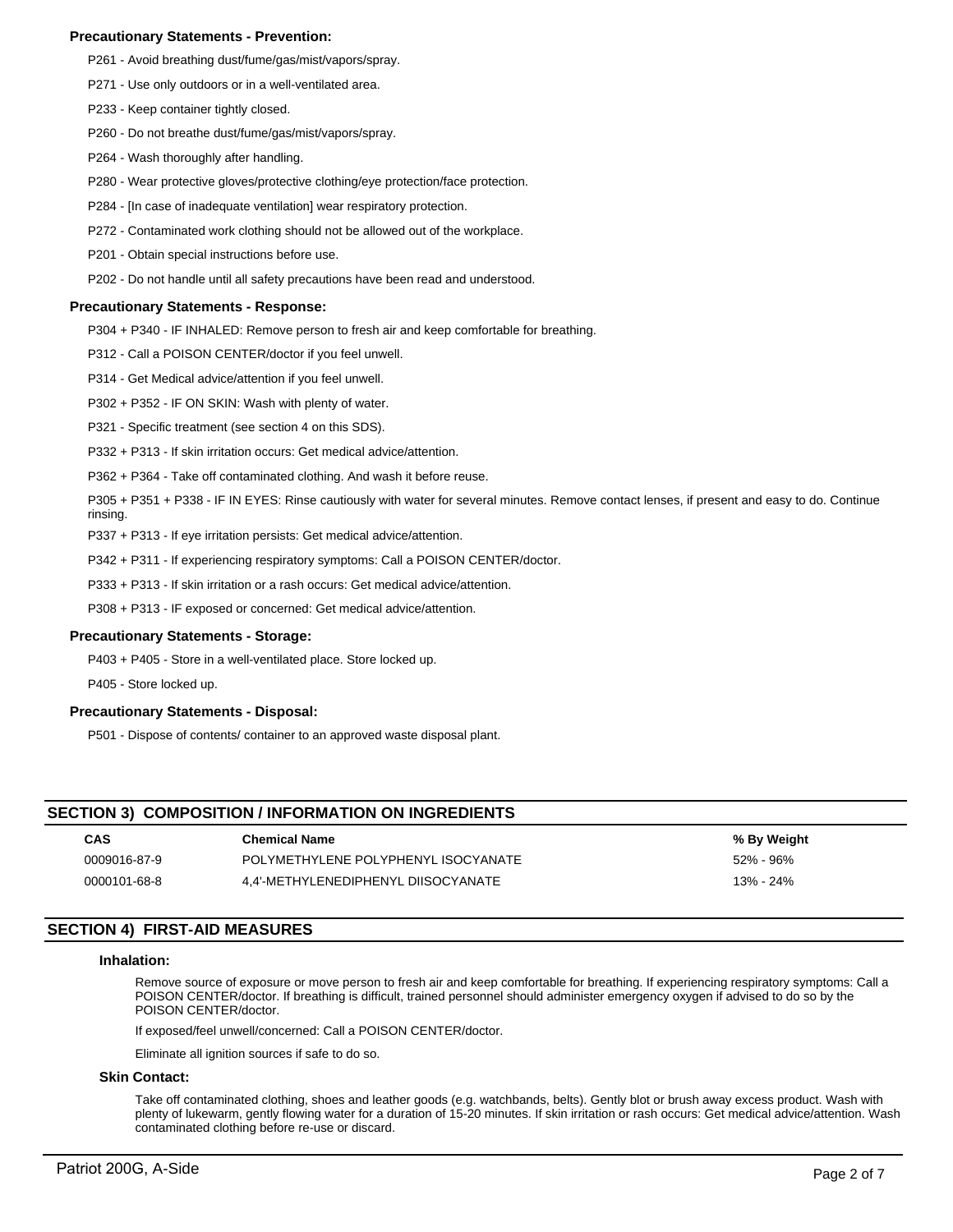IF exposed or concerned: Get medical advice/attention.

### **Eye Contact:**

Rinse eyes cautiously with lukewarm, gently flowing water for several minutes, while holding the eyelids open. Remove contact lenses, if present and easy to do. Continue rinsing for 15-20 minutes. Take care not to rinse contaminated water into the unaffected eye or onto the face. If eye irritation persists: Get medical advice/attention.

### **Ingestion:**

Rinse mouth. Do NOT induce vomiting. Give 1 or 2 glasses of milk or water to drink and get medical attention/advice.

IF exposed or concerned: Get medical advice/attention.

# **SECTION 5) FIRE-FIGHTING MEASURES**

### **Suitable Extinguishing Media:**

Dry chemical, foam, carbon dioxide is recommended. Water spray is recommended to cool or protect exposed materials or structures. Carbon dioxide can displace oxygen. Use caution when applying carbon dioxide in confined spaces. Simultaneous use of foam and water on the same surface is to be avoided as water destroys the foam. Sand or earth may be used for small fires only.

### **Unsuitable Extinguishing Media:**

If water is used, use very large quantities of cold water. The reaction between water and hot isocyanate may be vigorous.

### **Specific Hazards in Case of Fire:**

Excessive pressure or temperature may cause explosive rupture of containers.

Water contamination will produce carbon dioxide. Do not reseal contaminated containers as pressure buildup may rupture them.

### **Fire-fighting Procedures:**

Isolate immediate hazard area and keep unauthorized personnel out. Stop spill/release if it can be done safely. Move undamaged containers from immediate hazard area if it can be done safely. Water spray may be useful in minimizing or dispersing vapors and to protect personnel. Water may be ineffective but can be used to cool containers exposed to heat or flame. Caution should be exercised when using water or foam as frothing may occur, especially if sprayed into containers of hot, burning liquid.

Dispose of fire debris and contaminated extinguishing water in accordance with official regulations.

### **Special Protective Actions:**

Wear NIOSH approved self-contained breathing apparatus in positive pressure mode with full-face piece. Boots, gloves (neoprene), goggles, and full protective clothing are also required.

Care should always be exercised in dust/mist areas.

# **SECTION 6) ACCIDENTAL RELEASE MEASURES**

### **Emergency Procedure:**

ELIMINATE all ignition sources (no smoking, flares, sparks or flames in immediate area).

Do not touch or walk through spilled material.

Isolate hazard area and keep unnecessary people away. Remove all possible sources of ignition in the surrounding area. Notify authorities if any exposure to the general public or the environment occurs or is likely to occur.

If spilled material is cleaned up using a regulated solvent, the resulting waste mixture may be regulated.

### **Recommended Equipment:**

Positive pressure, full-face piece self-contained breathing apparatus(SCBA), or positive pressure supplied air respirator with escape SCBA (NIOSH approved).

### **Personal Precautions:**

Avoid breathing vapors. Avoid contact with skin, eyes or clothing. Do not touch damaged containers or spilled materials unless wearing appropriate protective clothing.

### **Environmental Precautions:**

Stop spill/release if it can be done safely. Prevent spilled material from entering sewers, storm drains, other unauthorized drainage systems and natural waterways by using sand, earth, or other appropriate barriers.

# **Methods and Materials for Containment and Cleaning up:**

Cover container, but do not seal, and remove from work area. Prepare a decontamination solution of 2.0% liquid detergent and 3-8% concentrated ammonium hydroxide in water (5-10% sodium carbonate may be substituted for the ammonium hydroxide). Follow the precautions on the supplier's safety data sheets.

Treat the spill area with the decontamination solution, using about 10 parts of the solution for each part of the spill, and allow it to react for at least 15 minutes. Carbon dioxide will be evolved, leaving insoluble polyureas. Residues from spill cleanup, even when treated as described may continue to be regulated under provisions of RCRA and require storage and disposal as hazardous waste.

Slowly stir the isocyanate waste into the decontamination solution described above. Let stand for 48 hours, allowing the evolved carbon dioxide to vent away, residues may still be subject to RCRA storage and disposal requirements. Dispose off in compliance with all relevant local, state, and federal laws and regulations regarding treatment.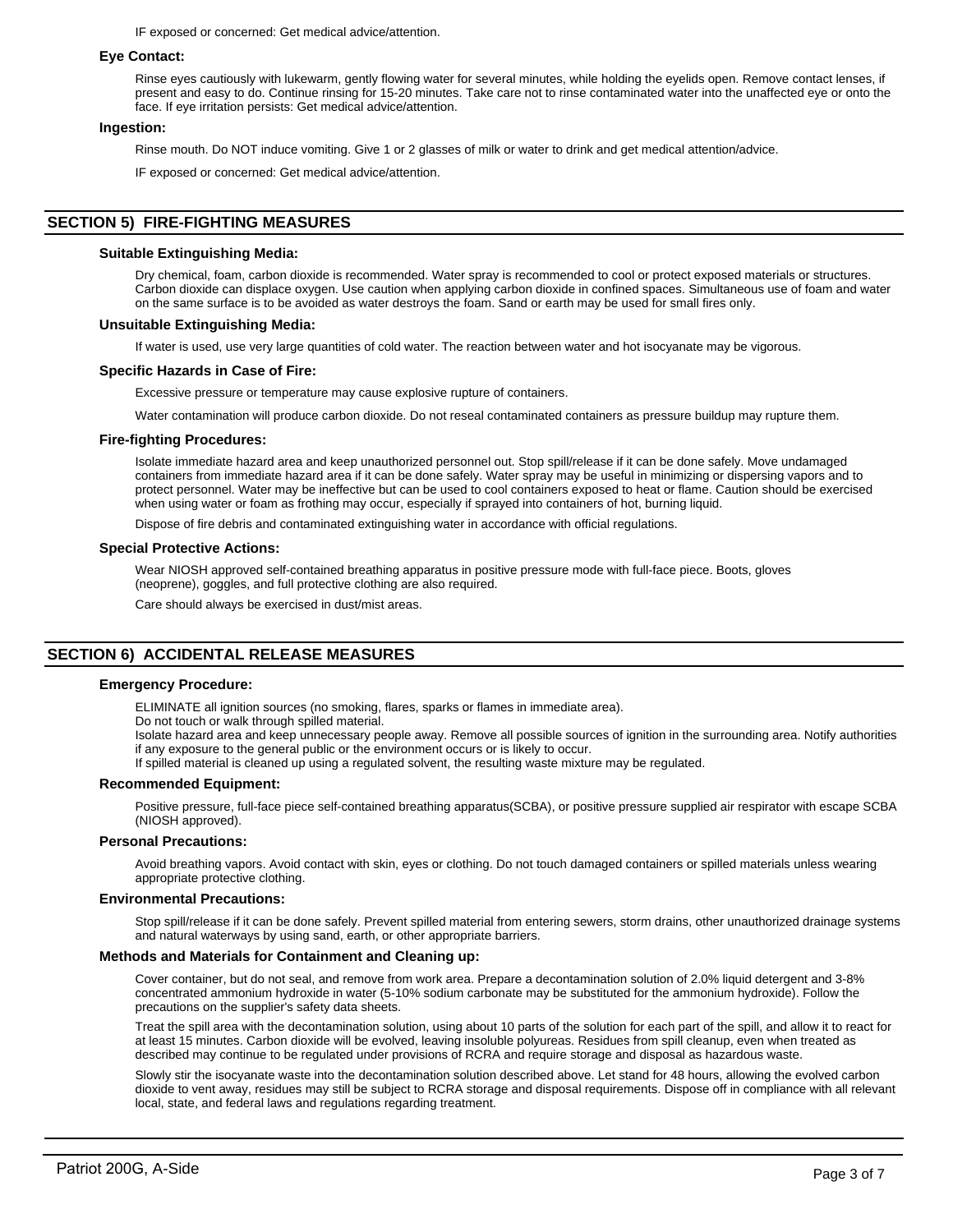### **General:**

Wash hands after use. Do not get in eyes, on skin or on clothing. Do not breathe vapors or mists. Use good personal hygiene practices. Eating, drinking and smoking in work areas is prohibited. Remove contaminated clothing and protective equipment before entering eating areas.

Eyewash stations and showers should be available in areas where this material is used and stored.

### **Ventilation Requirements:**

Use only with adequate ventilation to control air contaminants to their exposure limits. The use of local ventilation is recommended to control emissions near the source.

### **Storage Room Requirements:**

Keep container(s) tightly closed and properly labeled. Store in cool, dry, well-ventilated areas away from heat, direct sunlight, strong oxidizers and any incompatibilities. Store in approved containers and protect against physical damage. Keep containers securely sealed when not in use. Indoor storage should meet OSHA standards and appropriate fire codes. Containers that have been opened must be carefully resealed to prevent leakage. Empty container retain residue and may be dangerous. Use non-sparking ventilation systems, approved explosion-proof equipment and intrinsically safe electrical systems in areas where this product is used and stored.

Keep liquid and vapors away from sparks and flame, store in containers above ground and surrounded by dikes to contain spills or leaks.

Do not cut, drill, grind, weld, or perform similar operations on or near containers.

# **SECTION 8) EXPOSURE CONTROLS/PERSONAL PROTECTION**

### **Eye Protection:**

Wear eye protection with side shields or goggles. Wear indirect-vent, impact and splash resistant goggles when working with liquids. If additional protection is needed for entire face, use in combination with a face shield.

### **Skin Protection:**

Use of gloves approved to relevant standards made from the following materials may provide suitable chemical protection: PVC, neoprene or nitrile rubber gloves. Suitability and durability of a glove is dependent on usage, e.g. frequency and duration of contact, chemical resistance of glove material, glove thickness, dexterity. Always seek advice from glove suppliers. Contaminated gloves should be replaced. Use of an apron and over- boots of chemically impervious materials such as neoprene or nitrile rubber is recommended to avoid skin sensitization. The type of protective equipment must be selected according to the concentration and amount of the dangerous substance at the specific workplace. Launder soiled clothes or properly disposed of contaminated material, which cannot be decontaminated.

### **Respiratory Protection:**

If airborne concentrations exceed or are expected to exceed the TLV, use MSHA/NIOSH approved positive pressure supplied pressure supplied air respiratory with a full face piece or an air supplied hood. For emergencies, use a positive pressure self-contained breathing apparatus. Air purifying (cartridge type) respirators are not approved for protection against isocyanates.

### **Appropriate Engineering Controls:**

Provide exhaust ventilation or other engineering controls to keep the airborne concentrations of vapors below their respective threshold limit value.

| <b>Chemical Name</b>                       | OSHA<br>TWA<br>(ppm) | <b>OSHA</b><br>TWA<br>(mq/m3) | <b>OSHA</b><br>STEL<br>(ppm) | OSHA<br>STEL<br>(mg/m3) | <b>OSHA</b><br>Tables (Z1,<br>Z2. Z3 | <b>OSHA</b><br>Carcinogen | OSHA<br>Skin<br>designation | <b>NIOSH</b><br>TWA<br>(ppm) | <b>NIOSH</b><br>TWA<br>(mg/m3) | <b>NIOSH</b><br>STEL<br>(ppm) | <b>NIOSH</b><br><b>STEL</b><br>(ma/m3) | <b>NIOSH</b><br>Carcinogen |
|--------------------------------------------|----------------------|-------------------------------|------------------------------|-------------------------|--------------------------------------|---------------------------|-----------------------------|------------------------------|--------------------------------|-------------------------------|----------------------------------------|----------------------------|
| 4.4'<br>METHYLENEDIPHEN<br>YL DIISOCYANATE | 0.02<br>ceiling      | 0.2 ceiling                   |                              |                         |                                      |                           |                             | 0.005                        | 0.050                          |                               |                                        |                            |

| <b>Chemical Name</b>                                  | <b>ACGIH</b> | ACGIH   | <b>ACGIH</b> | <b>ACGIH</b> |
|-------------------------------------------------------|--------------|---------|--------------|--------------|
|                                                       | <b>TWA</b>   | TWA     | STFI         | STFI         |
|                                                       | (ppm)        | (mg/m3) | (ppm)        | (mg/m3)      |
| $4.4'$ -<br><b>METHYLENEDIPHEN</b><br>YL DIISOCYANATE | 0.005        | 0.051   |              |              |

# **SECTION 9) PHYSICAL AND CHEMICAL PROPERTIES**

### **PhysicalProperties**

Specific Gravity 1.22

Density 10.22 lb/gal

Patriot 200G, A-Side Page 4 of 7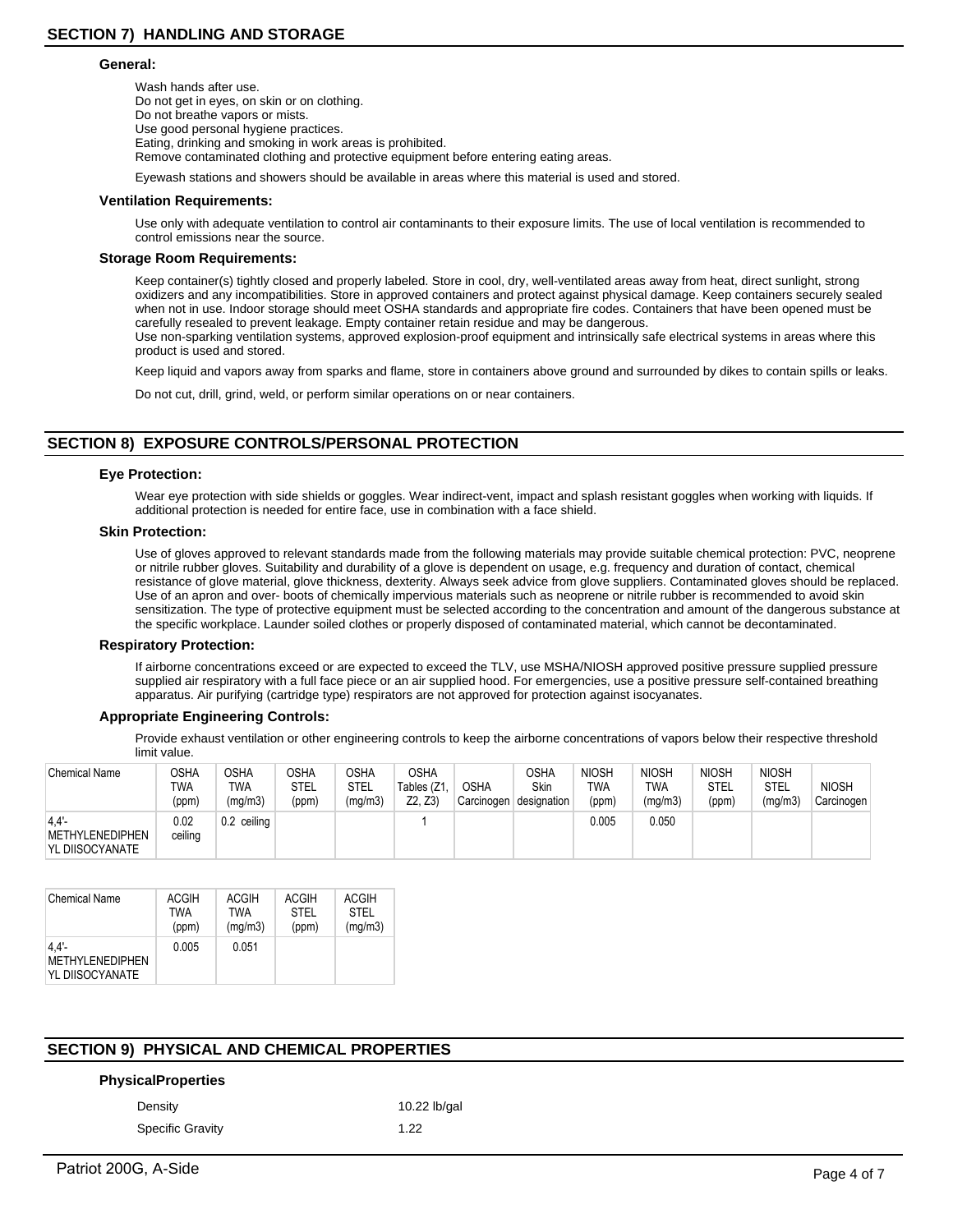| <b>VOC Regulatory</b>        | $0.00$ lb/gal            |
|------------------------------|--------------------------|
| VOC Part A & B Combined      | N.A.                     |
| Appearance                   | Dark Brown Liquid        |
| Odor Threshold               | N.A.                     |
| Odor Description             | Aromatic                 |
| рH                           | N.A.                     |
| <b>Water Solubility</b>      | <b>Reacts with Water</b> |
| Flammability                 | N/A                      |
| Flash Point Symbol           | N.A.                     |
| <b>Flash Point</b>           | 218 °C                   |
| Viscosity                    | N.A.                     |
| Lower Explosion Level        | N.A.                     |
| <b>Upper Explosion Level</b> | N.A.                     |
| Vapor Pressure               | N.A.                     |
| Vapor Density                | Heavier than air         |
| <b>Freezing Point</b>        | N.A.                     |
| <b>Melting Point</b>         | N.A.                     |
| Low Boiling Point            | N.A.                     |
| High Boiling Point           | N.A.                     |
| Auto Ignition Temp           | N.A.                     |
| Decomposition Pt             | N.A.                     |
| <b>Evaporation Rate</b>      | Slower than ether        |
| Coefficient Water/Oil        | N.A.                     |
|                              |                          |

# **SECTION 10) STABILITY AND REACTIVITY**

### **Stability:**

Material is stable at standard temperature and pressure.

### **Conditions to Avoid:**

Heat, high temperature, open flame, sparks, and moisture. Contact with incompatible materials in a closed system will cause liberation of carbon dioxide and buildup of pressure.

### **Hazardous Reactions/Polymerization:**

Will not occur under normal conditions but under high temperatures above 204°C, in the presence of moistures, alkalis,tertiary amines, and metal compounds will accelerate polymerization. Possible evolution of carbon dioxide gas may rupture closed containers.

#### **Incompatible Materials:**

This product will react with any material containing active hydrogens, such as water, alcohol, ammonia, amines, alkalis and acids, the reaction with water is slow under 50°C, but is accelerated at higher temperature and in the presence of alkalis, tertiary amines, and metal compounds. Some reactions can be violent. Material can react with strong oxidizing agents.

# **Hazardous Decomposition Products:**

Carbon dioxide, carbon monoxide, nitrogen oxides, trace amounts of hydrogen cyanide and unidentified organic compounds may be formed during combustion.

# **SECTION 11) TOXICOLOGICAL INFORMATION**

### **Skin Corrosion/Irritation:**

Isocyanates react with skin protein and moisture and can cause irritation. Prolonged contact can cause reddening, swelling, rash, scaling, blistering, and, in some cases, skin sensitization. Individuals who have developed a skin sensitization can develop these symptoms as a result of contact with very small amounts of liquid material or as a result of exposure to vapor.

Causes skin irritation

### **Serious Eye Damage/Irritation:**

Liquid, aerosols or vapors are severely irritating and can cause pain, tearing, reddening and swelling. Prolonged vapor contact may cause conjunctivitis. Any level of contact should not be left untreated.

Causes serious eye irritation

### **Carcinogenicity:**

Suspected of causing cancer.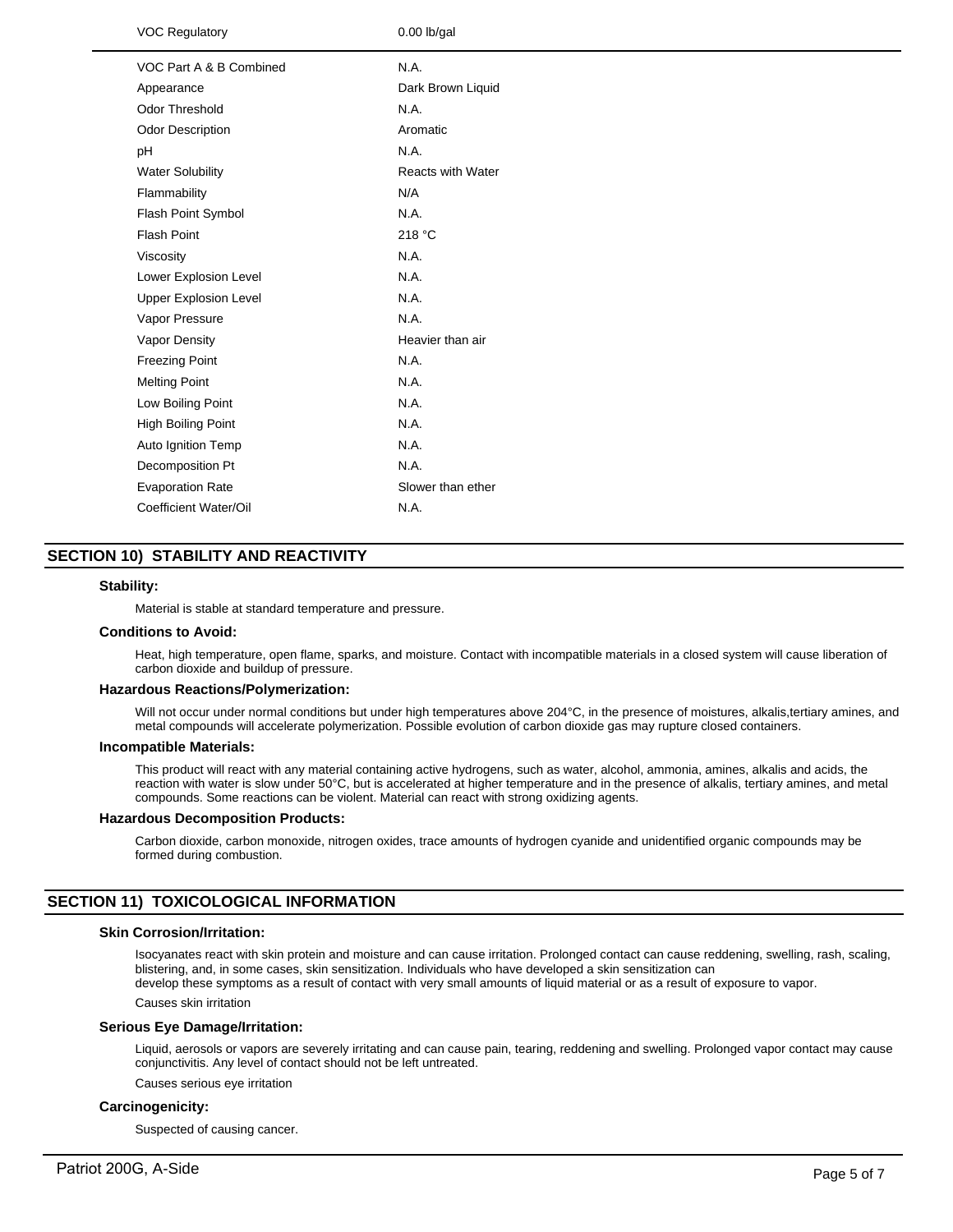### **Respiratory/Skin Sensitization:**

May cause allergy or asthma symptoms or breathing difficulties if inhaled

May cause an allergic skin reaction

### **Germ Cell Mutagenicity:**

No data available

### **Reproductive Toxicity:**

No data available

### **Specific Target Organ Toxicity - Single Exposure:**

High vapor concentrations may cause central nervous system (CNS) depression as evidenced by giddiness, headache, dizziness, and nausea. Persons with a preexisting, nonspecific bronchial hyperactivity can respond to concentrations below the TLV with similar symptoms as well as asthma attack. Exposure well above the TLV may lead to bronchitis, bronchial spasm and pulmonary edema (fluid in lungs). As a result of previous repeated overexposures or a single large dose, certain individuals may develop isocyanate sensitization (chemical asthma) which will cause them to react to a later exposure to isocyanate at levels well below the TLV.

May cause respiratory irritation

### **Specific Target Organ Toxicity - Repeated Exposure:**

Chronic overexposure to isocyanate has also been reported to cause lung damage (including decrease in lung function) which may be permanent.

May cause damage to organs through prolonged or repeated exposure.

### **Aspiration Hazard:**

No data available

### **Acute Toxicity:**

No data available

0000101-68-8 4,4'-METHYLENEDIPHENYL DIISOCYANATE

LC50 (rat): 369-490 mg/m3 (aerosol) (4-hour exposure) (1)

LC50 (rat): 178 mg/m3 (17.4 ppm) (duration of exposure not reported) (2)

LD50 (oral, rat): greater than 10,000 mg/kg (1,2)

LD50 (dermal, rabbit): greater than 10,000 mg/kg (1)

LD50 (oral, mouse): 2,200 mg/kg (3)

### 0009016-87-9 POLYMETHYLENE POLYPHENYL ISOCYANATE

LC50 (rat): 490 mg/m3 (aerosol) 4-hour exposure (22)

LD50 (oral, rat): greater than 10000 mg/kg (PMPPI) (2)

LD50 (dermal, rabbit): greater than 5 mL/kg (6200 mg/kg) (PMPPI) (2)

# **SECTION 12) ECOLOGICAL INFORMATION**

### **Toxicity:**

No data available

### **Persistence and Degradability:**

No data available.

### **Bioaccumulative Potential:**

No data available.

### **Mobility in Soil:**

No data available.

### **Other Adverse Effects:**

No data available.

### **SECTION 13) DISPOSAL CONSIDERATIONS**

## **Waste Disposal:**

Under RCRA, it is the responsibility of the user of the product, to determine a the time of disposal whether the product meets RCRA criteria for hazardous waste. Waste management should be in full compliance with federal, state, and local laws.

Empty containers retain product residue which may exhibit hazards of material, therefore do not pressurize, cut, glaze, weld or use for any other purposes. Return drums to reclamation centers for proper cleaning and reuse.